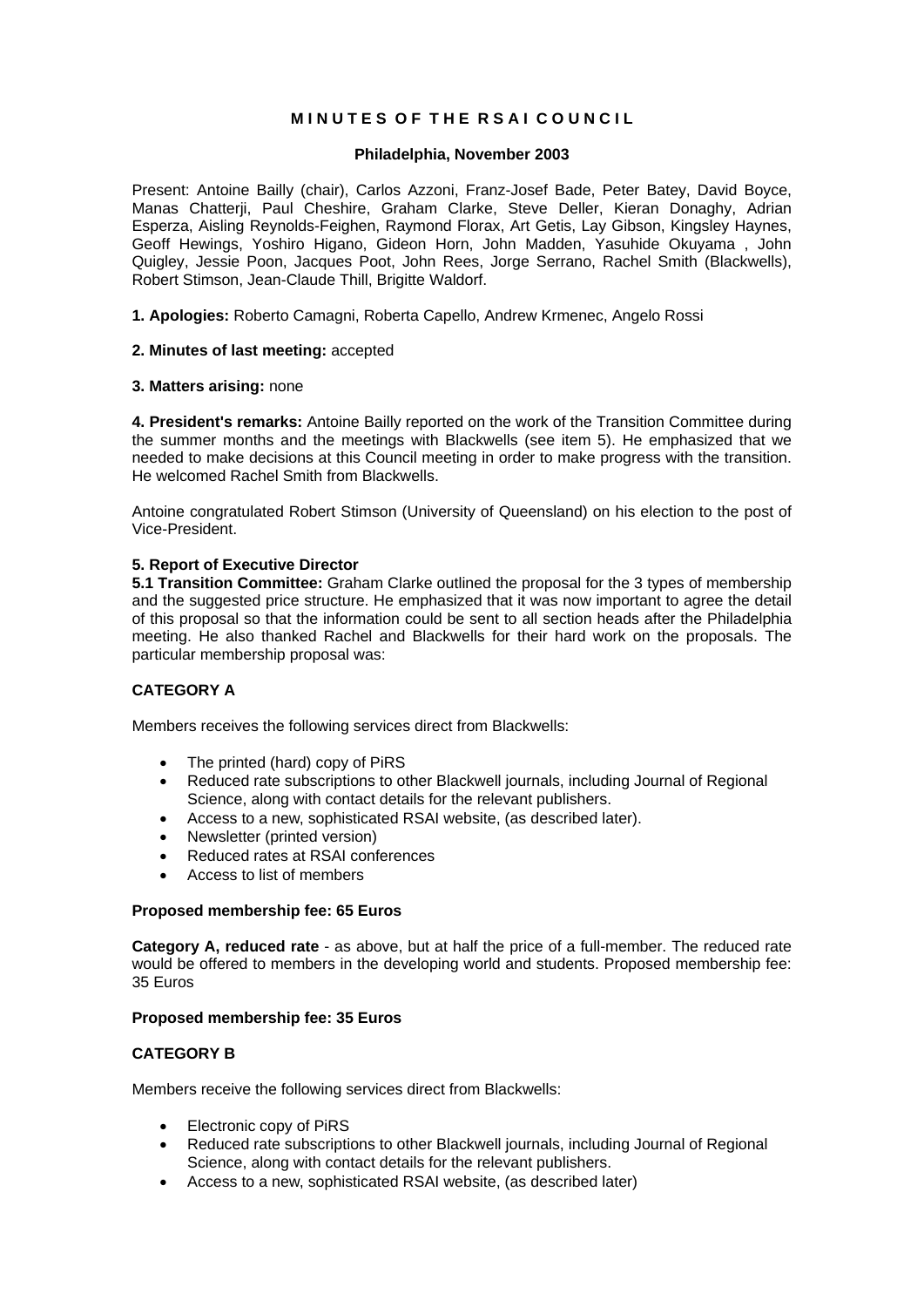- Electronic version of Newsletter
- Reduced rates at RSAI conferences
- Access to list of members

## **Proposed membership fee: 30 Euros**

**Category B, reduced rate -** as above, but at half the price of a full-member. The reduced rate would be offered to members in the developing world and students.

## **Proposed membership fee: 20 Euros**

## **CATEGORY C**

Members receive the following services administered by their own RSAI Section or Supraregion:

- Electronic copy of PiRS
- Reduced rate subscriptions to other Blackwell journals, including Journal of Regional Science, along with contact details for the relevant publishers.
- Access to a new, sophisticated RSAI website, (as described later).
- Electronic version of Newsletter
- Reduced rates at RSAI conferences
- Access to list of members

### **Proposed membership fee: 10 Euros**

Graham Clarke expressed the hope that the price of 10 Euros will be attractive to all individuals and sections that are currently not members of RSAI. He pointed out that although we would like to go even lower on price there are fixed costs associated with servicing each member's account. A lower price would mean we would lose money on each membership! However, for RSAI members we could remove the per capita fee/tax imposed at all regional science events provided that we got close to universal membership. This would provide a substantial additional saving for individuals and sections. Non-members, however, will still be liable for a fee of 25 Euros at regional science conferences.

There followed a wide-ranging debate. Peter Batey emphasized the support for the proposal from the long range planning committee.

The meeting voted unanimously to accept the membership paper.

**5.2 Timing of transition events:** Graham Clarke and Antoine Bailly reported that feedback from sections and supra-regions was desired by 1st April 2004, in time for reporting at the World Congress in Port Elizabeth.

**5.3 Outstanding service medal:** Graham Clarke proposed a new medal for outstanding service to RSAI (not necessarily academic service). The meeting asked to defer until Port Elizabeth where a paper on existing medals could also be discussed.

**5.4 Council members:** Congratulations were offered to Phil McCann on his election to the RSAI Council. Art Getis and Angelo Rossi, retiring members, were thanked for their splendid service to the Council. Antoine reported that a special session for Angelo Rossi would be held at ERSA conference in Oporto in August 2004.

### **6. Papers in Regional Science**

Raymond Florax reported that the Papers continued to attract good submissions. Everyone was particularly pleased to see how well the Golden Anniversary edition looked. Raymond was now engaging with Blackwells on the look and format of the journal from 2005 onwards. He was also making progress with organizing the review process around subject area rather than geographical location of author(s)/reviewers.

The meeting unanimously voted to re-appoint Raymond Florax (European Editor, Editor-in-Chief) and Jacques Poot (Pacific Editor) and the President thanked them for their hard work.